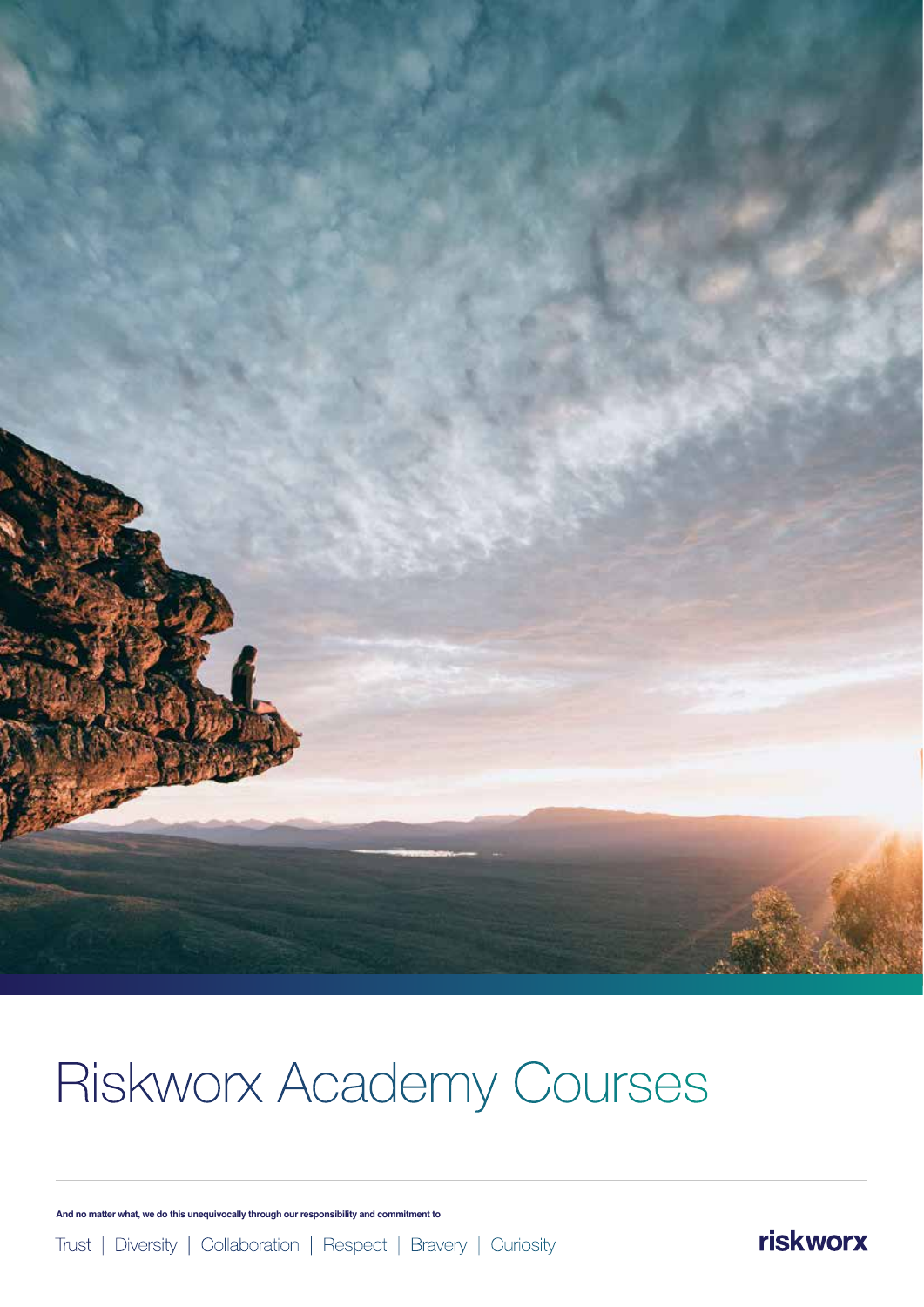## Courses For New Entrants To Banking:

**A**



# riskworx